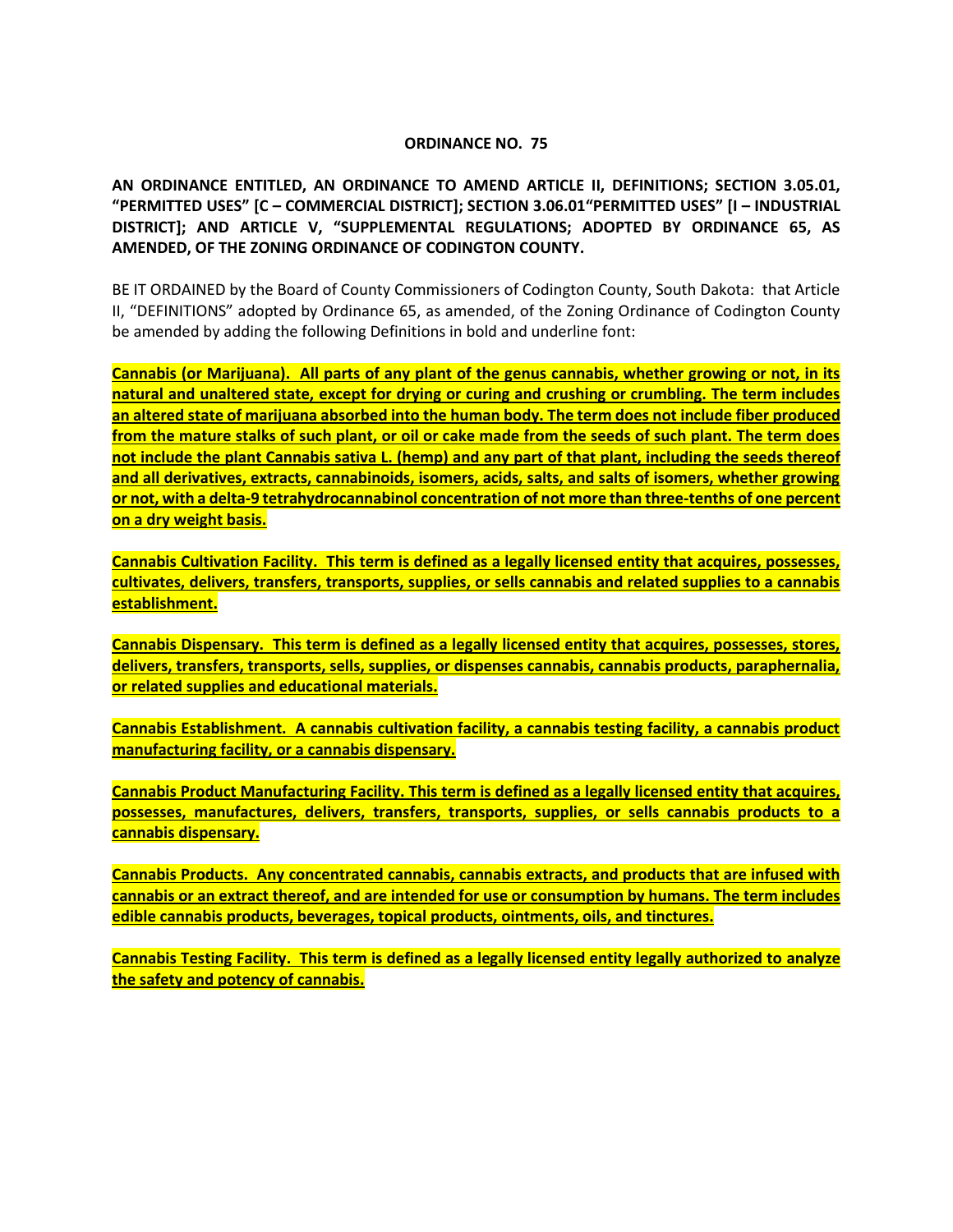BE IT FURTHER ORDAINED by the Board of County Commissioners of Codington County, South Dakota: that Section 3.05.01, "Permitted Uses" [C – Commercial District, adopted by Ordinance 65 as amended, of the Zoning Ordinance of Codington County be amended by adding language in bold and underline font:

#### **6. Cannabis Dispensary (subject to Chapter 5.34)**.

BE IT FURTHER ORDAINED by the Board of County Commissioners of Codington County, South Dakota: that Section 3.06.01, "Permitted Uses" [I - Industrial District, adopted by Ordinance 65 as amended, of the Zoning Ordinance of Codington County be amended by adding language in bold and underline font:

## **4. Cannabis Dispensary (subject to Chapter 5.34)**.

BE IT FURTHER ORDAINED by the Board of County Commissioners of Codington County, South Dakota: that that Article V, "SUPPLEMENTAL REGULATIONS" adopted by Ordinance 65, as amended, of the Zoning Ordinance of Codington County be amended by adding the following Chapter in bold and underline font:

# **CHAPTER 5.34 CANNABIS DISPENSARIES.**

## **1. Maximum Number of Cannabis Dispensaries.**

- **a. In the development and execution of these regulations, it is recognized that there are some uses which because of their very nature, are recognized as having serious objectionable operational characteristics, particularly when several of them are concentrated under certain circumstances thereby having a potential deleterious effect upon the adjacent areas. Special regulation of these uses is necessary to ensure that these adverse effects will not contribute to the blighting or downgrading of the surrounding neighborhood. The primary control or regulation is for the purpose of preventing a concentration of these uses in any one area.**
- **b. The County shall allow up to 1 cannabis dispensaries provided the time, place, and manner of said dispensaries comply with this ordinance.**
- **2. Required Separation Distances**
	- **a. A cannabis dispensary shall be located not less than one thousand (1,000) feet a public or private school existing before the date of the cannabis dispensary application;**
	- **b. A cannabis dispensary shall be located not less than one thousand (1,000) feet from any established residence, church, public park, daycare facilities, or other cannabis dispensaries existing before the date of the cannabis dispensary application;**
	- **c. Exemption from separation requirements. Any separation distance requirement, other than the State requirement from schools (1,000 feet), may be waived, provided:**
		- **i. The applicant provides documentation waiving the setback requirement from the title holder of the land benefiting from the separation.**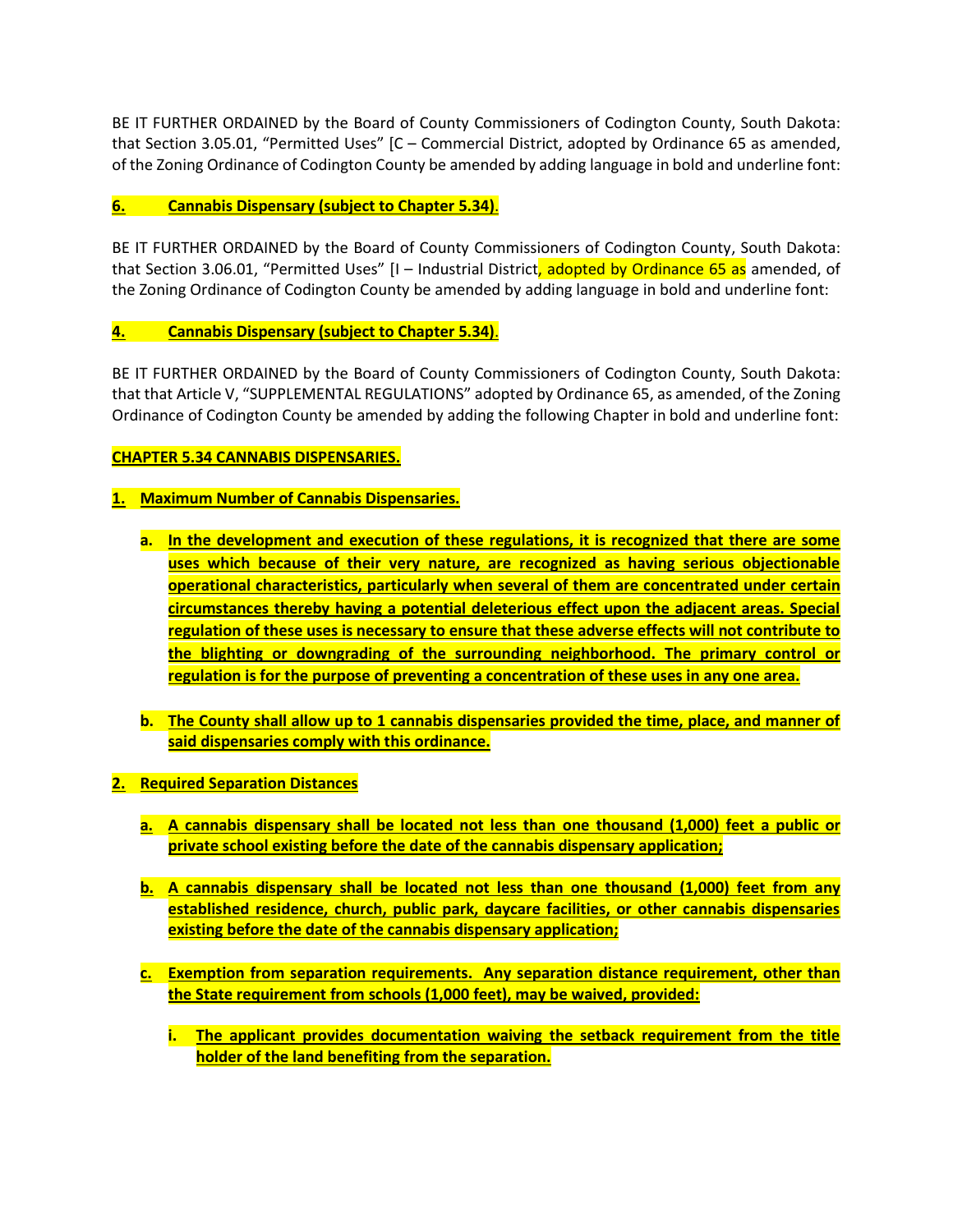- **d. Prescribed separation/setback distances from certain existing uses are to be measured from the lot line of the property where the dispensary is proposed**
- **3. Other Locational Requirements**
	- **a. Permanent or temporary dispensaries are prohibited in all other zoning districts and not eligible for a home occupation use.**
	- **b. It shall be unlawful to operate a dispensary in a building which contains a residence or a mixeduse building with commercial and residential uses.**
- **4. Controlled Access - No cannabis establishment shall share premises with or permit access directly from another medical cannabis establishment, business that sells alcohol or tobacco, or, if allowed by law, other cannabis establishment.**
- **5. Hours of operation:**
	- **a. Cannabis dispensaries are allowed to be open between the hours of 8:00 am and 9:00 pm on any days of the week.**
- **6. Documentation of State Licensure.** 
	- **a. No cannabis dispensary shall acquire, possess, store, deliver transfer, transport, supply or dispense cannabis, cannabis products, paraphernalia without providing documentation of licensure from the State of South Dakota.**
- **7. The zoning official is authorized to issue permits (building/use) for cannabis dispensaries subject to following:**
	- **a. Submission of a site plan containing the following:** 
		- **i. Any information required for applicable building permit,**
		- **ii. Ingress and egress plan**
		- **iii. Parking plan**
		- **iv. Lighting plan (including security lighting)**
		- **v. Screening/security fencing plan,**
		- **vi. Refuse plan;**
		- **vii. Hours of Operation;**
		- **viii. Any other information as lawfully may be required by the Zoning official to determine compliance with this ordinance**